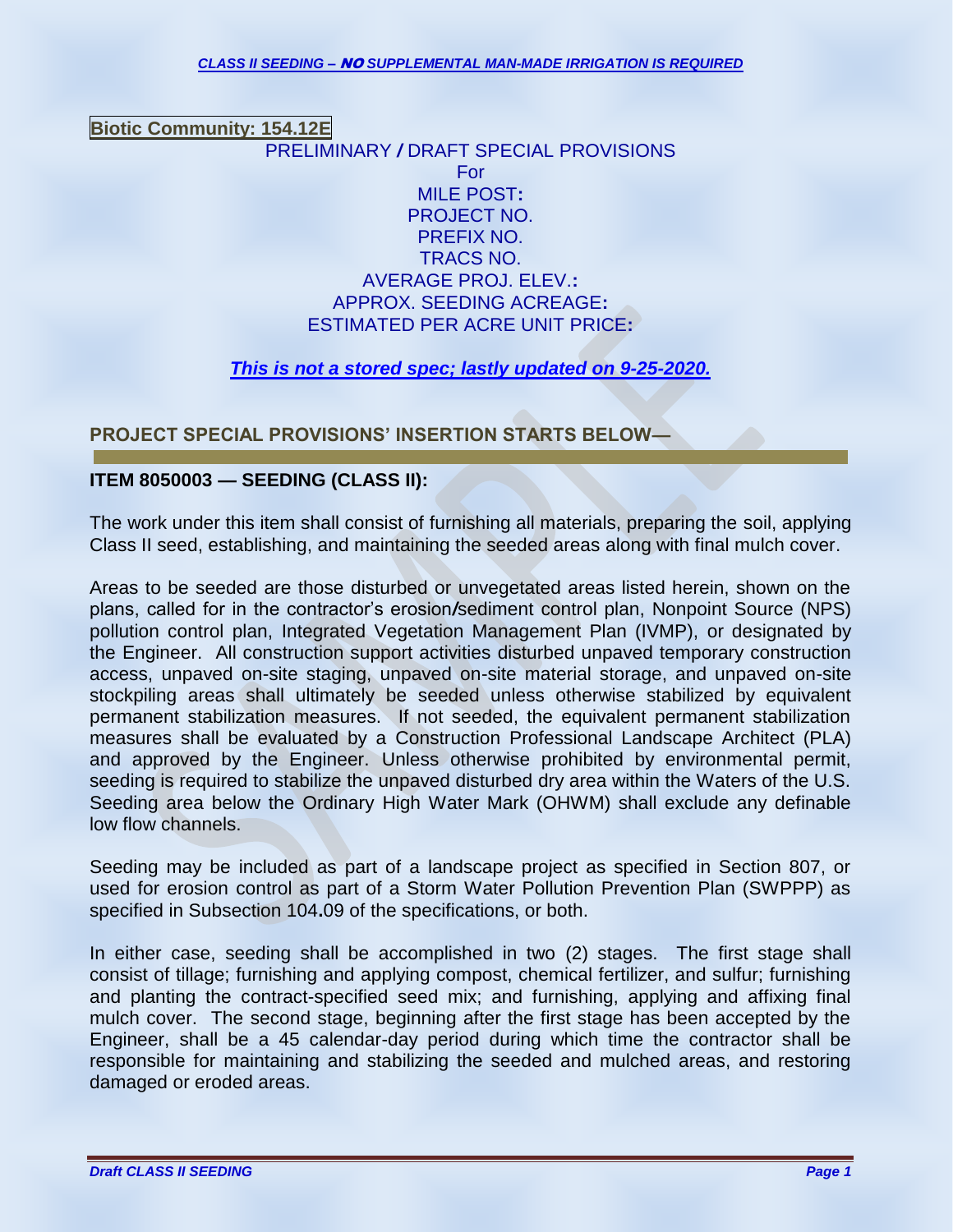Seeding used as part of a SWPPP shall be completed, including the 45 calendar-day maintenance period, before final acceptance, or sooner as required in the SWPPP. Seeding used as part of a landscape project shall be completed, including the 45 calendar-day maintenance period, before the end of the Construction Phase. When seeding is part of a landscape project, the maintenance activities described herein shall be in addition to the work specified in Section 807 for landscape establishment. No time extension will be granted for seeding not completed as specified herein, including the 45 calendar-day maintenance period, prior to final acceptance or before the end of the Construction Phase as applicable.

An on-site pre-activity seeding construction meeting shall be coordinated by a Construction PLA. The necessity of half-acre (0**.**5 acre) sample demonstrative area of Class II Seeding shall be verified for the seeded areas greater than five (**>** 5) acres excluding shoulder buildup areas (edge of pavement build-up areas). The contractor shall guarantee in writing to furnish all suitable equipment for soil tillage, seeding, and mulching during pre-activity seeding construction meeting as evaluated by a Construction PLA, as well as approved by the Engineer.

# **2.0 Materials:**

# **2.01 General:**

Appropriate documentation, as specified below, shall be submitted to the Engineer a minimum of 30 calendar days before the start of a scheduled seeding activity. No materials shall be delivered to the site until the documentation has been approved by the Engineer.

Unless otherwise specified, Certificates of Compliance conforming to the requirements of Subsection 106**.**05 of the specifications shall be provided for all materials.

The contractor shall also provide test from accredited laboratories for all materials, as specified herein. Should the contractor perform its own testing, such test results shall also be provided to the Engineer.

# **2.02 Seed:**

# **(A) General Requirements:**

The species, variety, and strain of seed (designated elsewhere herein as contract-specified seed) shall be as shown on the plans or as specified herein. The contract-specified seed shall be obtained from seed suppliers through harvesting of wildland collections, or field-grown seeds grown prior to or during the contract period.

A Certificate of Analysis for each seed species shall be furnished to the Engineer at least four (4) weeks prior to seeding construction. No seed shall be furnished to, or delivered to the project until approved by the Engineer and Roadside Development. The Certificates of Analysis shall contain the following information for each seed sample: the test results of the Fifty States Noxious Weed list, all seeds including weed seeds listed, purity and germination, tetrazolium test results, when used and any pathology found to be present.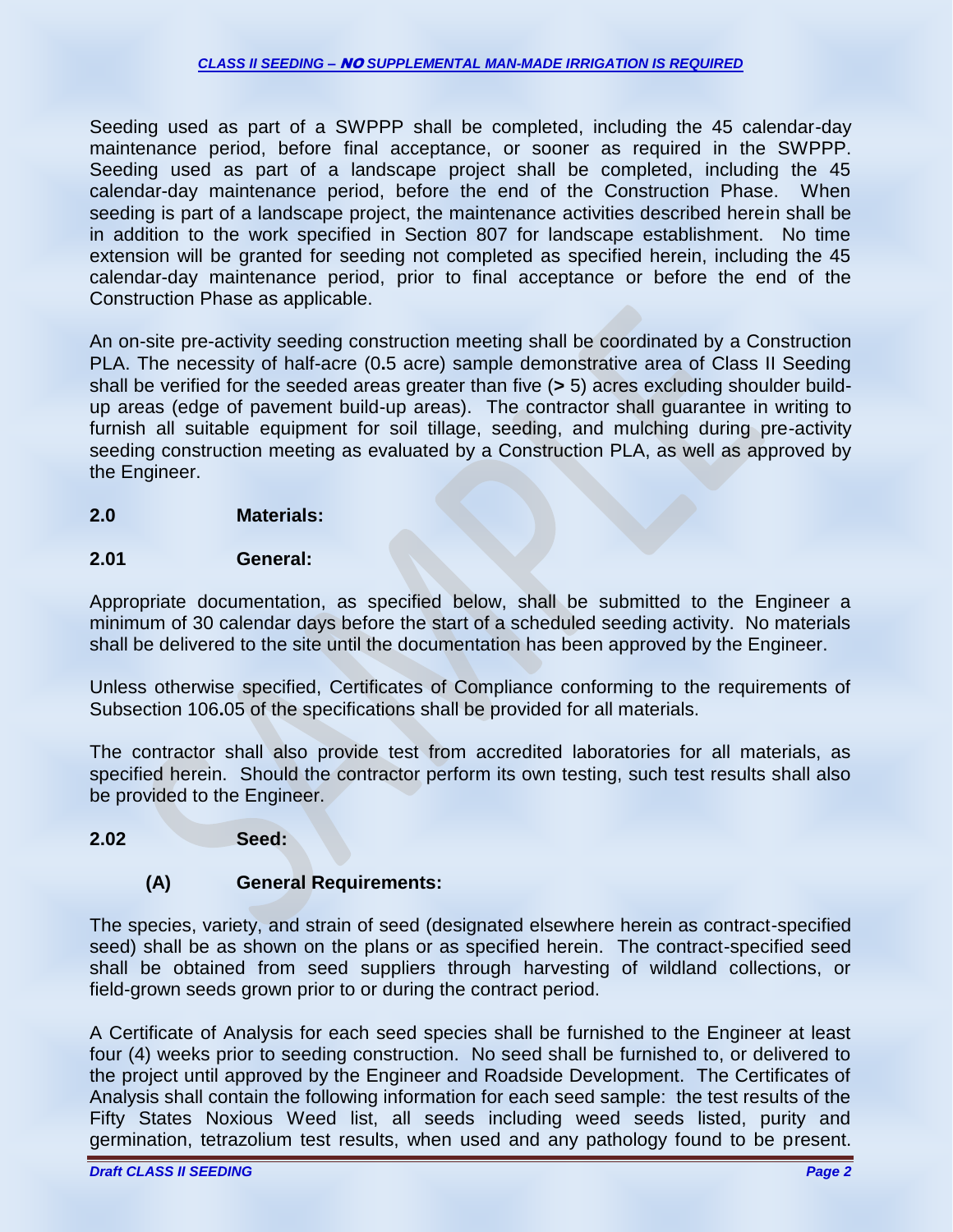The sample testing, when available for the native plant species, shall use the rules for testing seeds published by the "Association of Official Seed Analysts" or the "Society of Commercial Seed Technologists".

If the samples indicate species listed as noxious, restricted or invasive, the lot will be rejected or evaluated for use on the project. The list of noxious, restricted or invasive species is located at Roadside Development and linked to the following website:

### *[http://www.azdot.gov/business/engineering-and-construction/roadway-engineering/roadside](http://www.azdot.gov/business/engineering-and-construction/roadway-engineering/roadside-development)[development](http://www.azdot.gov/business/engineering-and-construction/roadway-engineering/roadside-development)*

Within 30 calendar days after the award of contract, the contractor shall submit the name of the seeding subcontractor to be used, along with written confirmation from seed suppliers and*/*or collectors, on their letterhead, that the source(s) for the contract-specified seed has been secured. A minimum of three (3) separate confirmation letters from seed suppliers, providers and*/*or collectors shall be presented through the Engineer for a Construction PLA's evaluation within context from reliable sources. If any of the contract-specified seed is expected to be unavailable prior to the time specified for seeding, in accordance with Subsection 2**.**02(B) below, the contractor shall notify the Engineer at this same time.

The seed shall be delivered to the project site unmixed in standard, sealed, undamaged containers for each seed species. Each container shall be labeled in accordance with the appropriate provisions of the Arizona Revised Statutes and the U.S. Department of Agriculture rules and regulations under the Federal Seed Act. Labels shall indicate the scientific genus, species, subspecies*/*varieties or strains of seed, the percentage of germination, purity, weed content, and testing information. Unless otherwise approved by Roadside Development Section through the Engineer, the date of analysis for Tetrazolium Test **(**TZ**)** shall not be more than 15 months prior to the delivery date from a seed provider*/*supplier. A Certificate of Analysis from an accredited seed-testing laboratory, and conforming to Subsection 106**.**05 of the specifications, shall accompany each container of seed.

Unless otherwise approved by Roadside Development through the Engineer, weed content of the contract-specified seed mix shall not exceed 0**.**5 percent (**≤** 0**.**5*%*).

In addition to Federal Seed Act Regulations, unless otherwise approved by Roadside Development through the Engineer, the contamination of seed lots from the following noxious */* invasive plant species shall not be permitted.

| <b>NOXIOUS / INVASIVE WEEDS WATCH LIST</b><br>FOR THE CONTAMINATED SEED LOTS |                                                                            |  |  |
|------------------------------------------------------------------------------|----------------------------------------------------------------------------|--|--|
| <b>SCIENTIFIC NAME</b>                                                       | <b>COMMON NAME</b>                                                         |  |  |
| Amaranthus retroflexus                                                       | Redroot Amaranth / Redroot Pigweed /<br>Red-Rooted Pigweed / Rough Pigweed |  |  |
| Bassia scoparia (syn. Kochia scoparia)                                       | Kochia / Fireweed                                                          |  |  |
| Bothriochloa bladhii (syn. Andropogon<br>bladhii / Andropogon caucasicus /   | <b>Caucasian Bluestem</b>                                                  |  |  |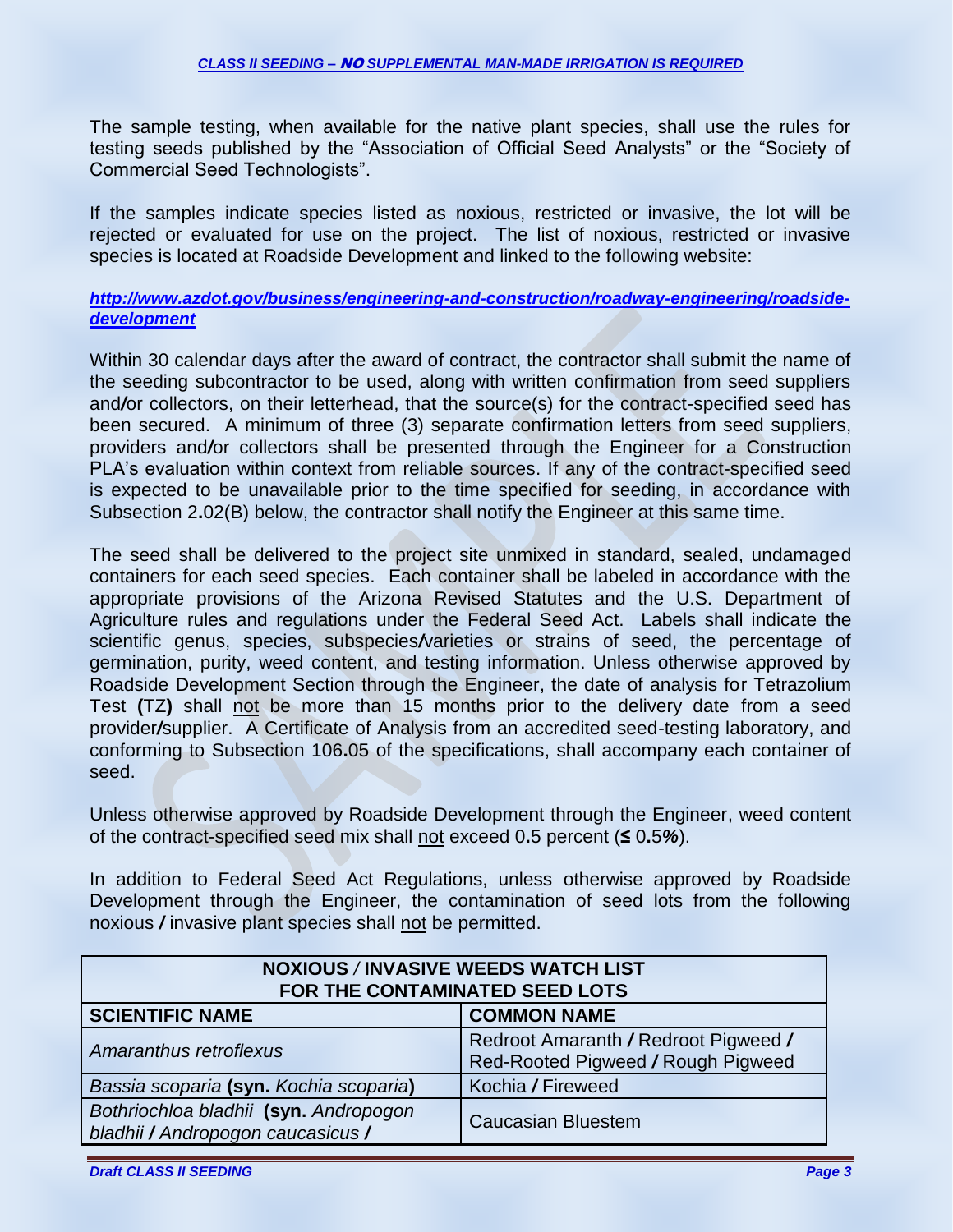| <b>NOXIOUS / INVASIVE WEEDS WATCH LIST</b><br>FOR THE CONTAMINATED SEED LOTS                              |                                                                                                                |  |  |
|-----------------------------------------------------------------------------------------------------------|----------------------------------------------------------------------------------------------------------------|--|--|
| <b>SCIENTIFIC NAME</b>                                                                                    | <b>COMMON NAME</b>                                                                                             |  |  |
| Andropogon intermedius / Bothriochloa                                                                     |                                                                                                                |  |  |
| caucasica / Bothriochloa intermedia)                                                                      |                                                                                                                |  |  |
| Bothriochloa ischaemum                                                                                    | <b>Yellow Bluestem</b>                                                                                         |  |  |
| Brassica tournefortii                                                                                     | Sahara Mustard / Mediterranean Mustard<br>/ Prickly Turnip                                                     |  |  |
| <b>Bromus tectorum</b>                                                                                    | Cheatgrass / Downy Brome /<br>Broncograss / Downy Chess / Soft Chess<br>/Drooping Brome                        |  |  |
| Cynodon dactylon (syn. Capriola dactylon)                                                                 | Bermudagrass / Devilgrass                                                                                      |  |  |
| Cenchrus spinifex (syn. Cenchrus incertus<br>/ Cenchrus pauciflorus / Cenchrus<br>parviceps <b>)</b>      | Field Sandbur / Coastal Sandbur /<br><b>Common Sandbur</b>                                                     |  |  |
| Chorispora tenella                                                                                        | Crossflower / Purple Mustard / Blue<br>Mustard / Musk Mustard / Beanpodded<br><b>Mustard / Tenella Mustard</b> |  |  |
| Eragrostis lehmanniana                                                                                    | Lehmann Lovegrass                                                                                              |  |  |
| Euphorbia esula                                                                                           | Leafy Spurge / Green Spurge / Wolf's<br><b>Milk</b>                                                            |  |  |
| Euphorbia prostrata (syn. Chamaesyce                                                                      | Prostrate Spurge / Prostrate Sandmat /                                                                         |  |  |
| prostrata / Euphorbia chamaesyce)                                                                         | <b>Ground Spurge / Blue Weed</b>                                                                               |  |  |
| Onopordum acanthium                                                                                       | Scotch Thistle / Cotton Thistle                                                                                |  |  |
| Pennisetum ciliare (syn. Cenchrus ciliaris)                                                               | <b>Buffelgrass / African Foxtail Grass</b>                                                                     |  |  |
| Physalis spp.                                                                                             | Ground Cherry / Jerusalem Cherry /<br><b>Strawberry Tomato</b>                                                 |  |  |
| Salsola kali subsp. tragus (syn. Salsola<br><i>iberica</i> )                                              | <b>Russian Thistle / Tumbleweed</b>                                                                            |  |  |
| Setaria faberi                                                                                            | Japanese Bristlegrass / Giant Foxtail                                                                          |  |  |
| Setaria pumila (syn. Chaetochloa glauca /<br>Chaetochloa lutescens / Panicum glaucum<br>/ Setaria glauca) | Yellow Foxtail / Pigeon Grass / Yellow<br><b>Bristlegrass</b>                                                  |  |  |
| Setaria viridis                                                                                           | Green Bristlegrass / Pigeon Grass / Wild<br>Millet / Green Foxtail                                             |  |  |
| Solanum physalifolium (syn. Solanum<br>physalifolium / Solanum sarachoides /<br>Solanum villosum)         | Hoe Nightshade / Argentine Nightshade /<br>Green Nightshade / Hairy Nightshade                                 |  |  |
|                                                                                                           |                                                                                                                |  |  |

The contractor shall provide all seed tag labels to the Engineer. No payment will be made for seed until tag labels and Certificates of Analysis from all seed to be used on the project have been submitted as specified.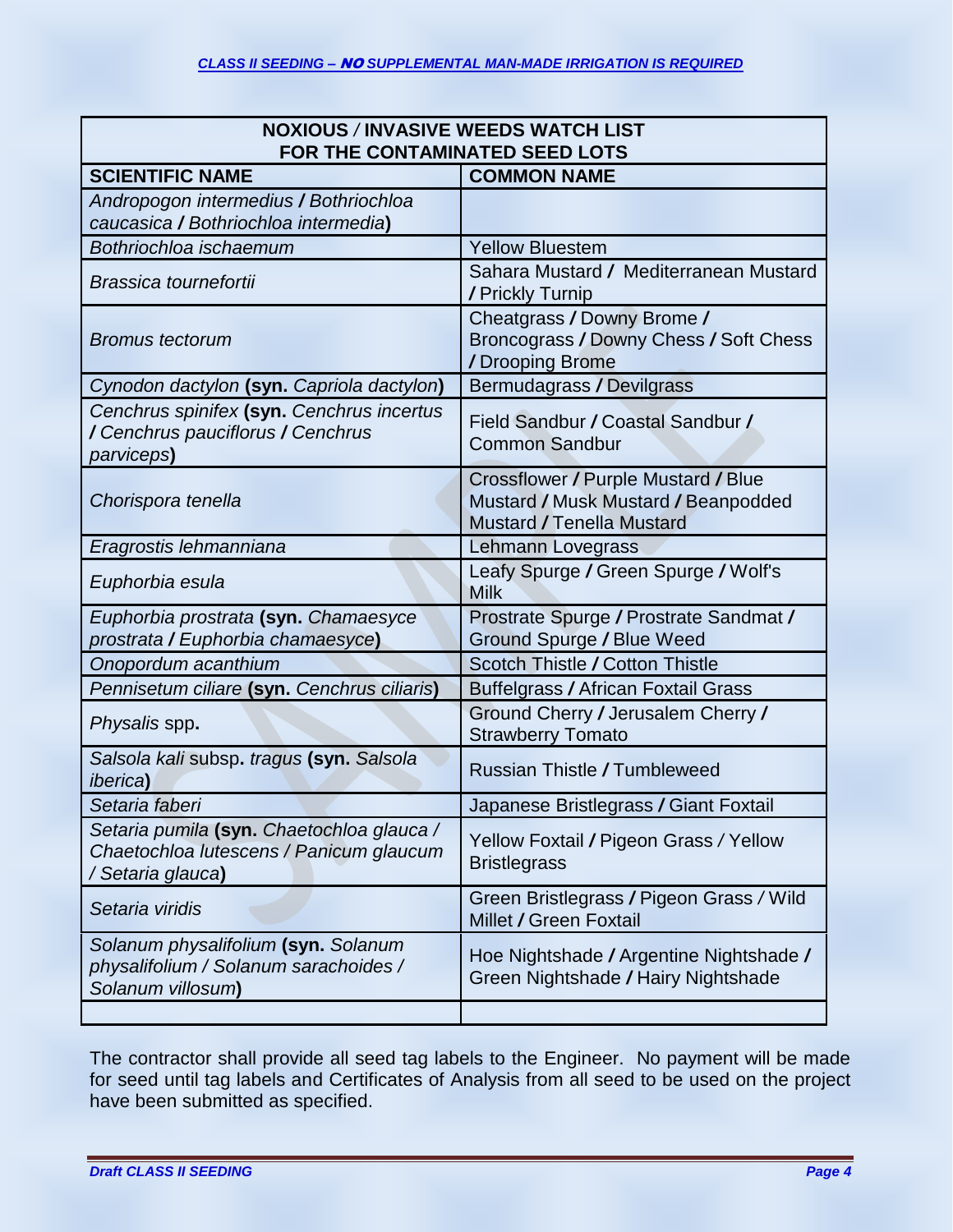Both the contractor and the seed supplier shall store seed under dry conditions, at temperatures of between 35  $\degree$ F and 120  $\degree$ F, and out of direct sunlight. Prior to using the seed, the contractor, as well as seed supplier, shall both provide a certification letter to the Engineer verifying that the seed was stored as specified herein.

Legume seed shall be inoculated with appropriate bacteria cultures approved by the Engineer, in accordance with the culture manufacturer's instructions.

Tetrazolium staining shall be acceptable to test for germination and hard seed. Cut or fill testing will not be allowed. As directed by the Engineer, seeds with an expiration date past the acceptable test date or not meeting the specified conditions for storage shall be retested by the contractor. The Engineer may perform random sampling of seeds throughout the project. Mixing of the specified seed at the project site shall be under the supervision of the Engineer.

Application rates of seed as specified are for Pure Live Seed (PLS). PLS is determined by multiplying the sum of the percent germination of seeds, including hard or dormant seeds, by the percent purity.

| <b>TABLE 1</b>                                                                                 |                    |                                         |                                                          |
|------------------------------------------------------------------------------------------------|--------------------|-----------------------------------------|----------------------------------------------------------|
| SEED MIX-for All Unpaved Disturbed Areas, Unvegetated Areas, and/or<br><b>Designated Areas</b> |                    |                                         |                                                          |
| <b>Botanical Name</b>                                                                          | <b>Common Name</b> | <b>PLS Rate</b><br>(Pounds<br>Per Acre) | <b>Per Pound Value</b><br>for Substitution<br>(see text) |
|                                                                                                |                    |                                         |                                                          |
|                                                                                                |                    |                                         |                                                          |
|                                                                                                |                    |                                         |                                                          |
|                                                                                                |                    |                                         |                                                          |
|                                                                                                |                    |                                         |                                                          |
|                                                                                                |                    |                                         |                                                          |
|                                                                                                |                    |                                         |                                                          |
|                                                                                                |                    |                                         |                                                          |
|                                                                                                |                    |                                         |                                                          |
|                                                                                                |                    |                                         |                                                          |
|                                                                                                |                    |                                         |                                                          |
|                                                                                                |                    |                                         |                                                          |
|                                                                                                |                    |                                         |                                                          |
|                                                                                                |                    |                                         |                                                          |
|                                                                                                |                    |                                         |                                                          |
|                                                                                                |                    |                                         |                                                          |

Seed mix species and the PLS rates are shown in Table 1 below**:**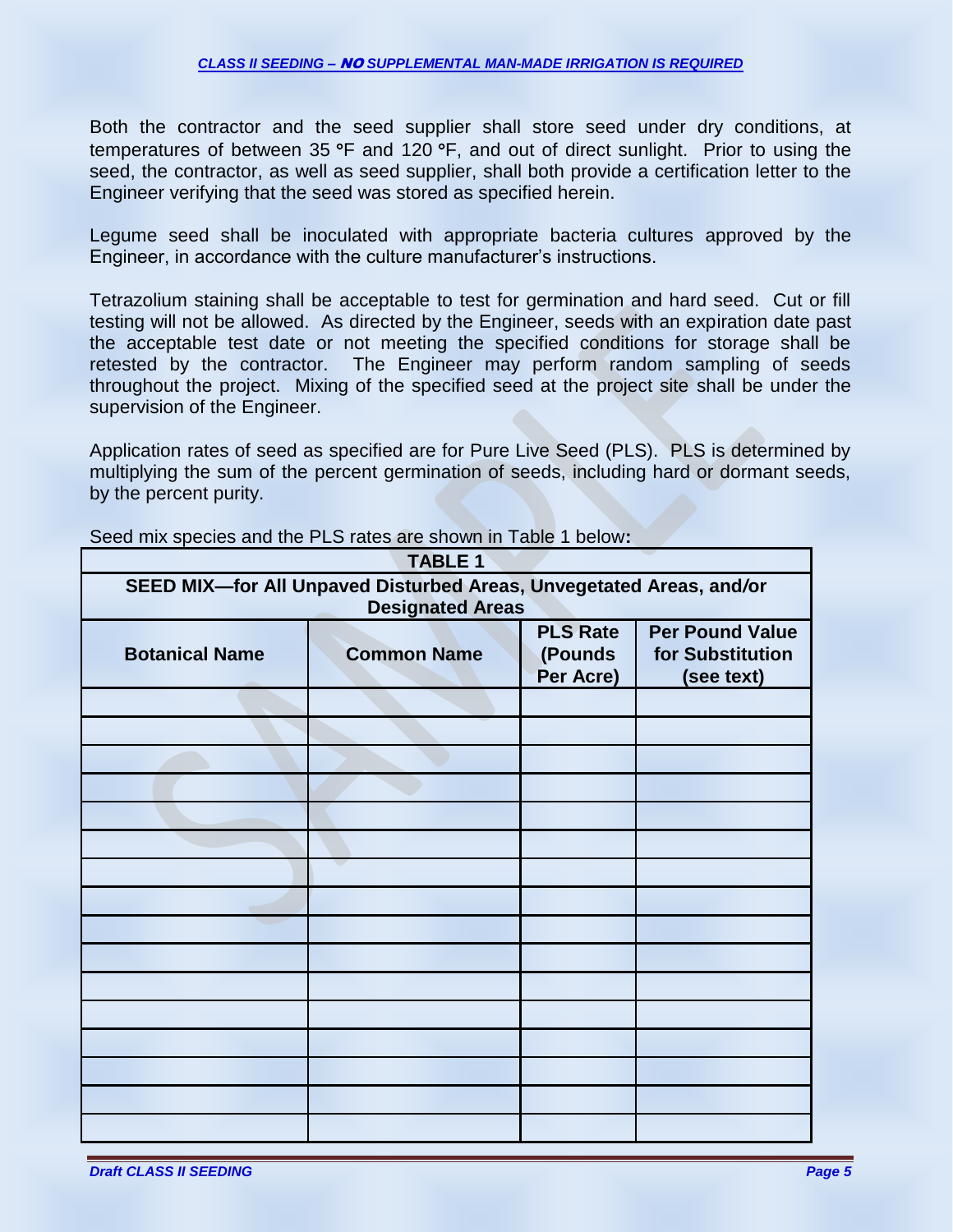

# **(B) Seed Substitution:**

No substitution of the contract-specified seed will be allowed unless evidence is submitted documenting that the contractor has made a diligent effort to obtain the contract-specified seed from either seed suppliers or collectors, and that the contract-specified seed will not become available prior to the time specified for seeding in the contractor's approved construction schedule.

The contractor may also request a substitution if the lowest price available for the contract-specified seed is greater than two (2**.**0) times the value shown in Table 1. The contractor shall provide documentation from a minimum of three (3) seed suppliers or collectors supporting such request. Documentation shall include copies of the invoices from each supplier or collector. Only those invoices obtained within three (3) weeks of the time specified for seeding in the contractor's approved construction schedule will be acceptable.

Should a substitution of the contract-specified seed be requested for one of the two (2) reasons specified above, and the contractor's documentation is approved by the Engineer, the Department's Roadside Development Section will specify an alternate seed within five (5) working days of the Engineer's approval of the contractor's documentation. The alternate seed will only be allowed when there is an insufficient quantity of the contractspecified seed, as determined in the previous two (2) paragraphs, for the areas to be seeded as called for herein or as required for erosion control. The contractor shall obtain and apply the alternate seed, as required, to all such remaining areas. Unless otherwise approved by the Engineer, the approved alternate seed will only be allowed until such time that contract-specified seed meeting the availability and price requirements specified herein can be provided.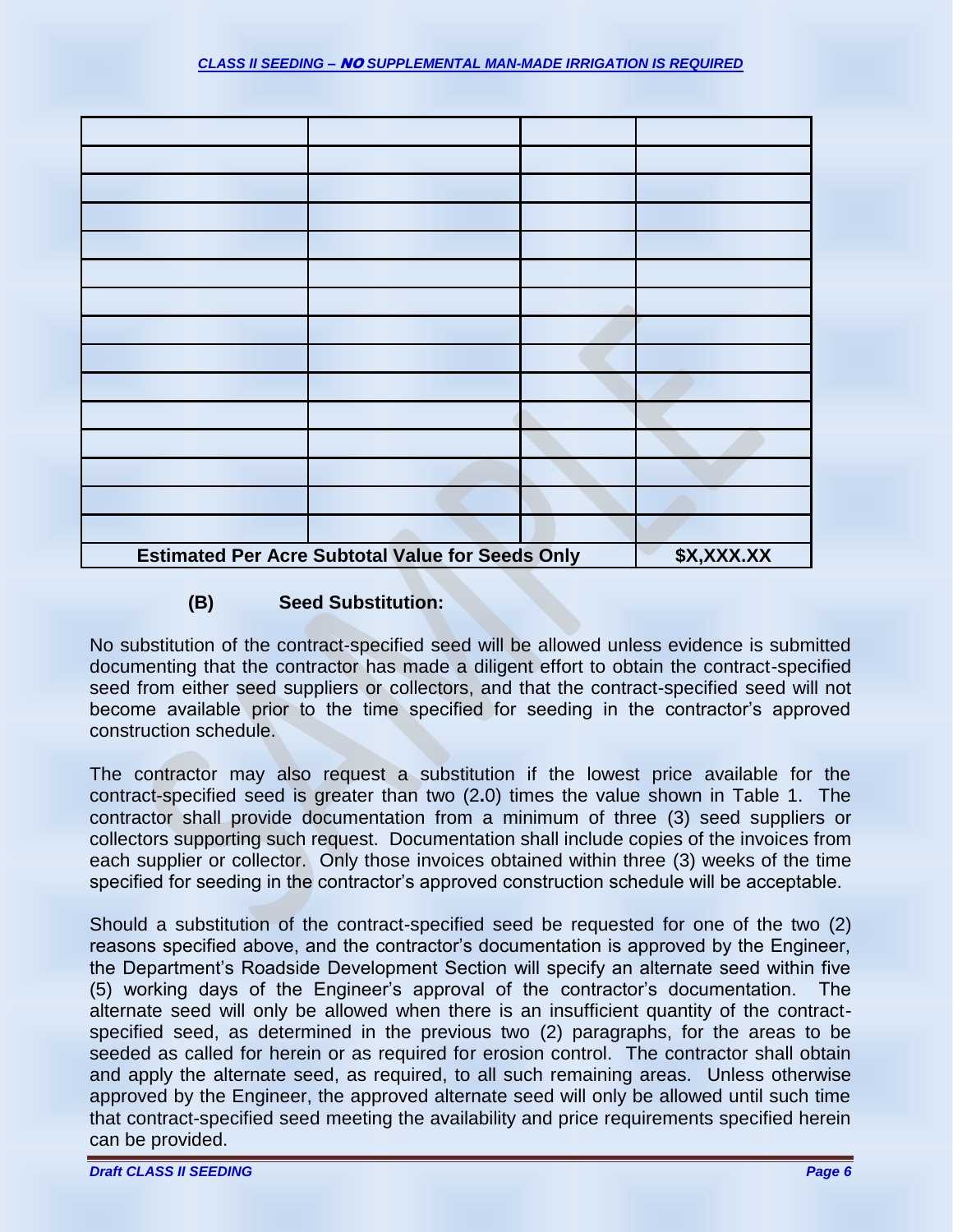For each pound of contract-specified seed not provided by the contractor, the value indicated in Table 1 will be deducted from the contract amount. The price per pound for the alternate seed selected by the Department, as specified above, will be determined in accordance with Subsection 109**.**04(D)(2) of the specifications. No additional adjustments will be made for substituting the alternate seed, the costs being considered as included in the contract item for seeding.

No payment will be made for areas seeded with unapproved seed. No payment will be made for areas seeded until the entire approved seed mix **(**including all authorized seed substitutions*/*adjustments**)** is executed.

# **2.03 Tacking Agent:**

Tacking agent shall be a naturally occurring organic compound, and shall be non-toxic. The tacking agent shall be a product typically used for binding soil and mulch in seeding or erosion control operations. Approved types shall consist of mucilage or gum by dry weight as active ingredient obtained from guar or plantago. The tacking agent shall be labeled indicating the type and mucilage purity.

The contractor shall have the tacking agent swell volume tested by an approved testing laboratory using the USP method. The standard swell volume shall be considered as 30 milliliters per gram. Material shall have a swell volume of at least 24 milliliters per gram. Certified laboratory test results for homogenous consistency shall be furnished to the Engineer for each shipment of tacking agent to be used on project areas. Tacking agent rates shall be adjusted to compensate for swell volume variation. Material tested with lesser swell volume shall have the tacking agent rate increased by the same percentage of decrease in swell volume from the standard 30 milliliters per gram. Material tested with greater volume may reduce tacking agent rates by the same percentage of increase in swell volume from the standard 30 milliliters per gram. Tacking agent shall be pure material without starches, bentonite, or other compounds that would alter the swell volume test results of mucilage, or the effectiveness of the tacking.

# **2.04 Thermally-Refined Wood Fiber:**

Wood cellulose fiber mulch shall conform to the requirements of Subsection 805-2**.**03 of the Standard Specifications, except as modified herein, and shall be from thermo-mechanically processed wood, processed to contain no growth germination inhibiting factors. The mulch shall be from virgin wood manufactured and processed so the fibers will remain in uniform suspension in water under agitation to form homogenous slurry. Paper products will not be considered as virgin wood. The thermally-refined wood fiber mulch shall have the properties shown in Table 2 below:

| <b>TABLE 2</b>                  |                 |  |  |
|---------------------------------|-----------------|--|--|
| Virgin Wood Cellulose Fiber     | 90% min.        |  |  |
| <b>Recycled Cellulose Fiber</b> | $10\%$ max.     |  |  |
| <b>Ash Content</b>              | $0.8\% + 0.3\%$ |  |  |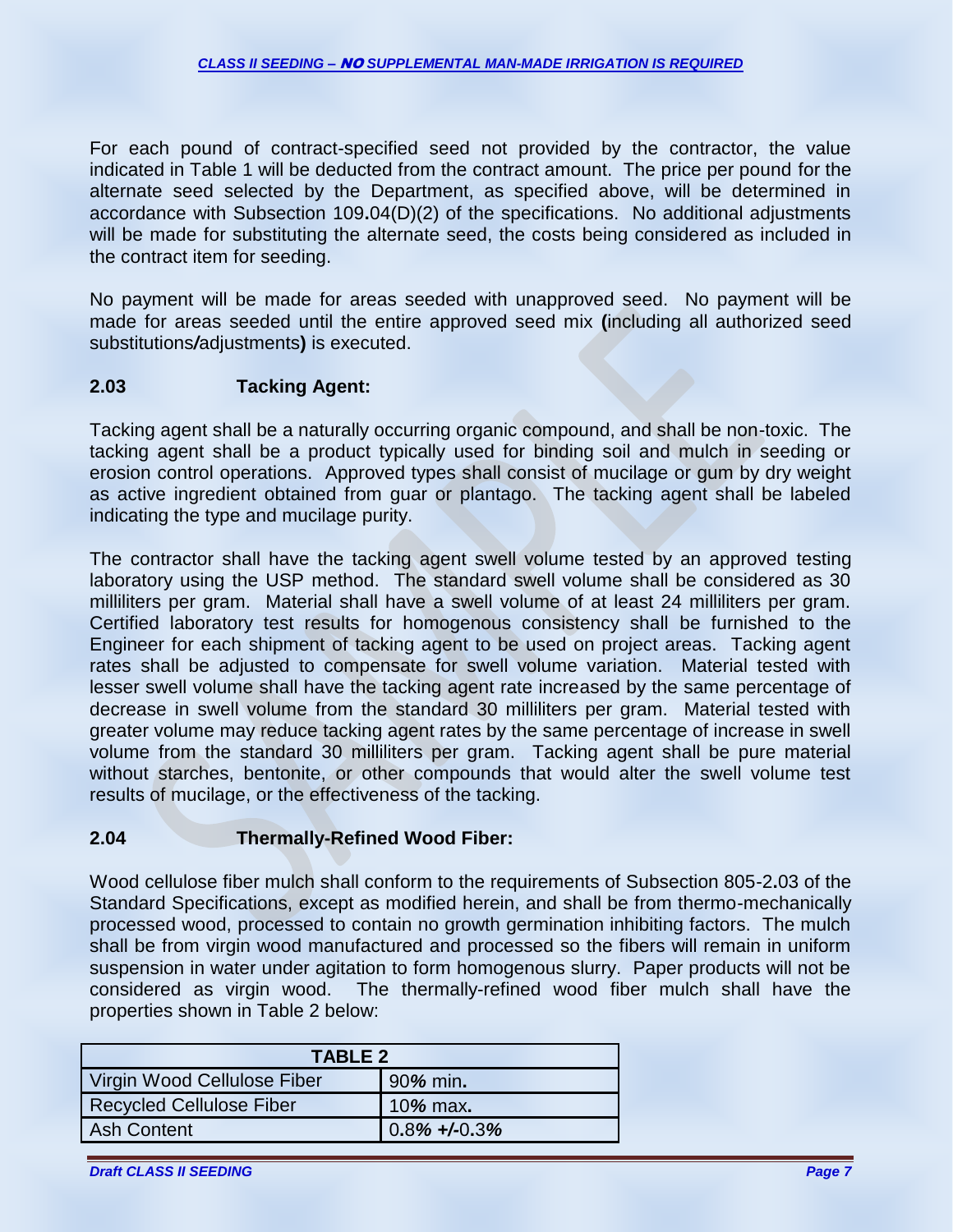| pH                            | $4.5 + (-1.0)$           |  |  |
|-------------------------------|--------------------------|--|--|
| <b>Water Holding Capacity</b> | 10:1 (water: fiber) Min. |  |  |

### **2.05 Weed Free Straw Mulch:**

#### **(A) General:**

Straw mulch including barley straw shall conform to the requirements of Subsection 805- 2**.**03 of the Standard Specifications, except as modified herein, and shall be from the current season's crop. A letter of certification from the supplier shall be required stating that the straw was baled less than twelve (12) months from the delivery date. Additionally, a bill of sale for straw material shall be presented for a Construction PLA's evaluation within context from reliable sources through the Engineer.

All straw, including hydraulically applied straw, shall be free from noxious weeds in compliance with the standards and procedures of the North American Weed Management Association (NAWMA) or the Arizona Crop Improvement Association (ACIA). The contractor shall provide documentation, including a transit certificate, and appropriate labels and*/*or marking twine, from the ACIA or NAWMA that straw materials to be used for mulch are free of noxious weeds. The straw shall be accompanied by the certification, labels and*/*or marking twine at the time of delivery to the project site. Straw delivered to the project without such information will be rejected, and promptly removed from the project.

Rye straw and oat straw will not be acceptable.

# **(B) Weed Free Straw Mulch for Hydraulic Application:**

Hydraulically applied straw mulch shall be wheat, barley, or rice straw processed to various particle sizes, mixed with water and tacking material, and applied as a non-clogging slurry using a hydroseeder. A minimum of 70 percent (70*%*) of the wheat, barley, or rice straw in the mix shall be not less than 1*/*2 inch ± 1*/*4 inch in length. Straw particles may be longer provided that the particles can be used with the selected hydroseeder without clogging. Hydraulically applied straw mulch, as furnished by the manufacturer, may contain up to ten **(**10**)** percent paper or cotton materials in dry weight. Hydraulically applied straw mulch shall also contain 20 percent (20*%*) of wood fiber in dry weight. The combined dry weight percentage of paper, cotton, and wood fiber materials together shall be not less than 15 percent (15*%*) nor more than 30 percent (30*%*) of the hydraulically applied straw mulch. The date of installation of hydraulically applied straw mulch cover shall be less than twelve (12) months from the date of production. The date of production of hydraulically applied straw mulch material shall be presented for a Construction PLA's verification through the Engineer. All hydraulically applied straw mulch material shall also meet the requirements of Subsection 805-2**.**05 (A) stated above.

# **2.06 Slow-release Chemical Fertilizer and Sulfur:**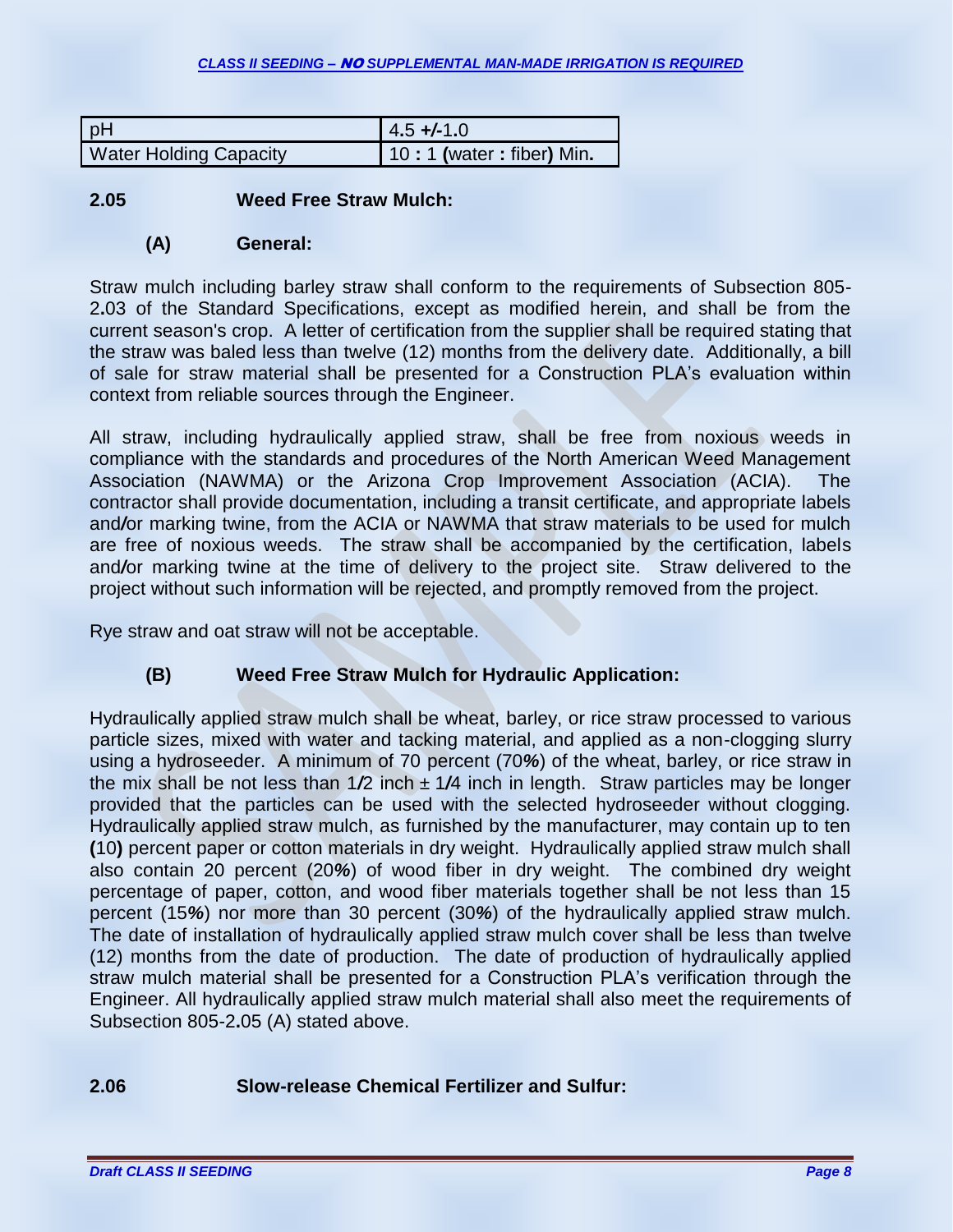Chemical fertilizer shall conform to the requirements of Subsection 805-2.06 of the specifications and shall be the kind hereafter specified. Fertilizer shall be composed of a mixture of one part sulfur-coated urea 25-4-8, one part monammonium phosphate 11-52-0, and one part methylene urea 38-0-0. The sulfur-coated urea, a blended fertilizer 25-4-8, shall have approximately 80 percent (80*%*) of the nitrogen defined as slow release, and contain five (5) percent Iron, ten (10) percent sulfur and trace amounts of zinc and manganese. The result shall be a 24-18-2 chemical blended fertilizer, as specified herein.

In addition to the fertilizer mixture, agricultural sulfur compounds, comprised of between 80 percent (80*%*) and 96 percent (96*%*) sulfur, shall be applied at the rate specified in Section 3.02. Chemical fertilizer and sulfur shall not be applied for the seeding area below the OHWM.

#### **2.07 Water:**

Water shall be free of oil, acid, salts or other substances which are harmful to plants. All non-potable water shall be tested for its suitability for seeding*/*planting with the water quality-related concerns of salinity, pathogens and contaminants. The water quality testing result shall be presented for a Construction PLA's evaluation through the Engineer. An Arizona Guide to Water Quality and Uses **(**web link**:** *<https://extension.arizona.edu/sites/extension.arizona.edu/files/pubs/az1610.pdf>* **)** Figure 8, Water Quality and Uses Triangle shall be considered as reference for testing result evaluation and approval.

Water Quality Standards for seeding on construction projects that reach or exceed onecontiguous-acre **(≥** 1 contiguous acre**)** permit threshold soil*/*ground disturbance defined under current Arizona Pollutant Discharge Elimination System (AZPDES) Construction General Permit (CGP) and*/*or National Pollutant Discharge Elimination System (NPDES) CGP**:**

**(A)** On Arizona Non-Native Americans Land **(Non-Tribal)**, water quality for seeding construction within 0**.**25-mile buffer zones of Impaired and*/*or Outstanding Arizona Waters (OAWs) shall meet the standards of current AZPDES CGP, as well as requirements of these Special Provisions.

The web link of ADEQ's eMaps within the State of Arizona: *<http://gisweb.azdeq.gov/arcgis/emaps/?topic=impaired>*

**(B)** Water quality for seeding construction within Arizona Native Americans Land **(Tribal)** shall meet the standards of EPA-established or approved Total Maximum Daily Loads (TMDLs) under current NPDES CGP, as well as requirements of these Special Provisions.

The web link of EPA-established or approved TMDLs within the State of Arizona: *[https://iaspub.epa.gov/waters10/attains\\_index.control?p\\_area=AZ](https://iaspub.epa.gov/waters10/attains_index.control?p_area=AZ)*

The source of water shall be approved by a Construction PLA through the Engineer prior to use.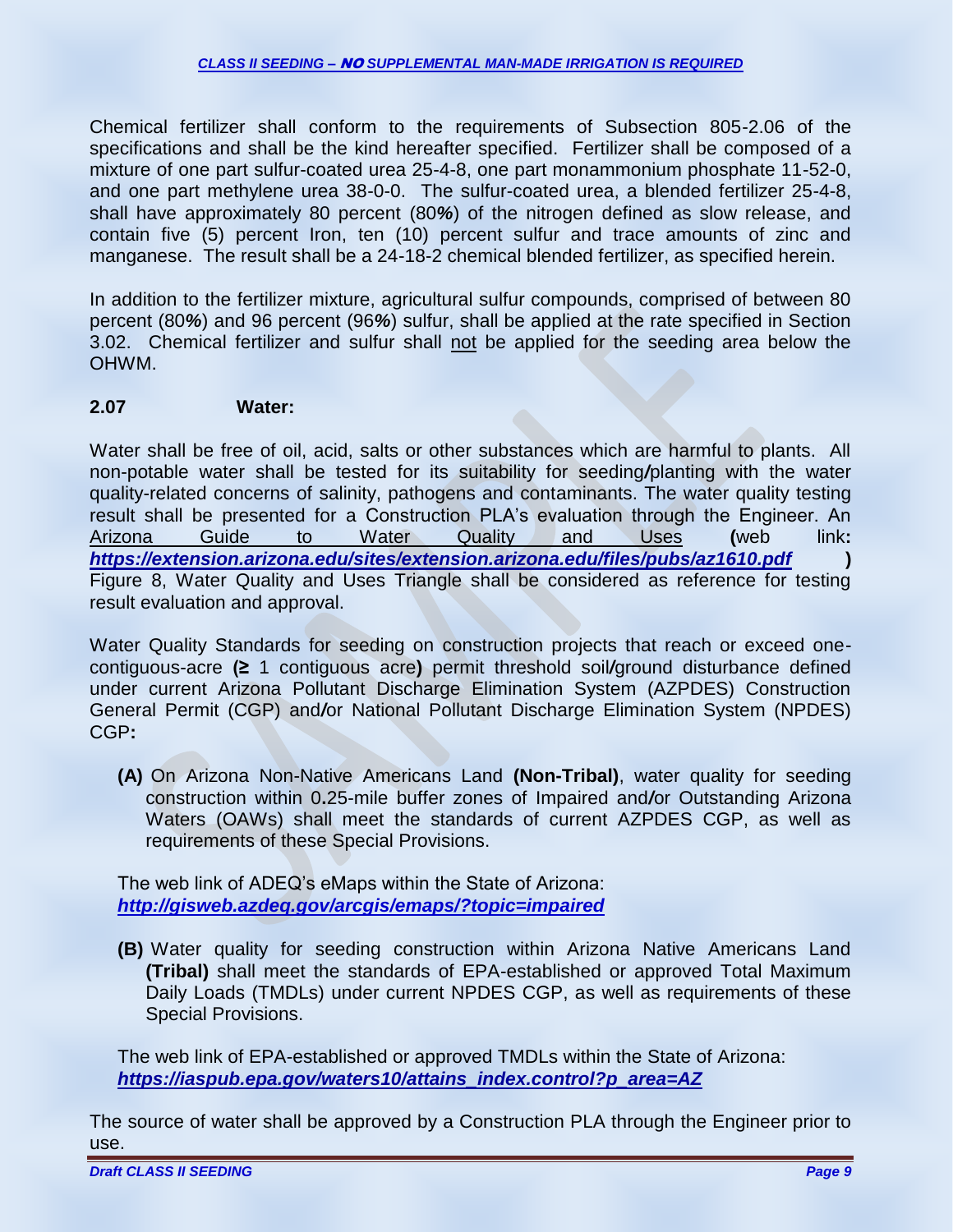#### **2.08 Compost:**

Compost in bulk or furnished in containers or bags, shall consist of composted organic vegetative materials and may contain worm castings. No animal manures or city biosolids shall be used in the composting or added to the compost. Prior to being furnished on the project, compost samples shall be tested for the specified microbiological and nutrient conditions, including maturity and stability, by a testing laboratory approved for testing of organic materials. During pre-activity seeding construction meeting, compost test written results submitted to the Engineer for approval shall be within nine (9) months from the date of the official lab test.

Compost material shall be dark brown in color with the parent material composted and no longer visible. The structure shall be a mixture of fine and medium size particles and humus crumbs. The maximum particle size shall be within the capacity of the contractor's equipment for application to the constructed slopes. The odor shall be that of rich humus with no ammonia or anaerobic odors.

| <b>TABLE 3</b>                                                                                                                  |                                                                                                                                                                                |  |
|---------------------------------------------------------------------------------------------------------------------------------|--------------------------------------------------------------------------------------------------------------------------------------------------------------------------------|--|
| Cation Exchange Capacity (CEC)                                                                                                  | Greater than 45 meg/100 g                                                                                                                                                      |  |
| Carbon: Nitrogen Ratio (C: N)                                                                                                   | Less than 20:1                                                                                                                                                                 |  |
| pH (of extract)                                                                                                                 | $5.0 - 8.5$                                                                                                                                                                    |  |
| <b>Organic Matter Content</b>                                                                                                   | Greater than 30%                                                                                                                                                               |  |
| Total Nitrogen (not added)                                                                                                      | Greater than 1%                                                                                                                                                                |  |
| Micronutrients (added)                                                                                                          | S, Ca, Mg, Na, Fe, Al, Mn, Cu,<br>Zn, B                                                                                                                                        |  |
| <b>Maturity Index</b>                                                                                                           | Greater than 50% on Maturity<br>Index at a 10 : 1 ratio                                                                                                                        |  |
| Stability Indicator, CO <sub>2</sub> Evolution:<br>Biologically Available C (BAC)                                               | Less than 4mg CO <sub>2</sub> -C/g OM/day<br>is desirable.<br>From 4 through 8mg $CO2-C/g$<br>OM/day is acceptable.<br>Greater than 8mg $CO2-C/g$<br>OM/day is not acceptable. |  |
| The CEC lab testing method shall refer to EPA9081 at the web link:<br>http://epa.gov/osw/hazard/testmethods/sw846/pdfs/9081.pdf |                                                                                                                                                                                |  |

Bulk Compost shall also meet the requirements of Table 3**:**

Bulk compost is preferred and shall be applied to areas designated for seeding at the specified rate of 15 cubic yards per acre prior to final tillage for incorporation into the soil seedbed. Unless otherwise approved by the Engineer, bulk compost shall be engaged to all areas where equipment can be operated for final tillage in order to incorporate into the soil seedbed**.** Bulk compost may be substituted with hydraulically applied compost for small sized projects that cover less than five (**<** 5) acres of Class II Seeding as evaluated by a Construction PLA, as well as approved by the Engineer.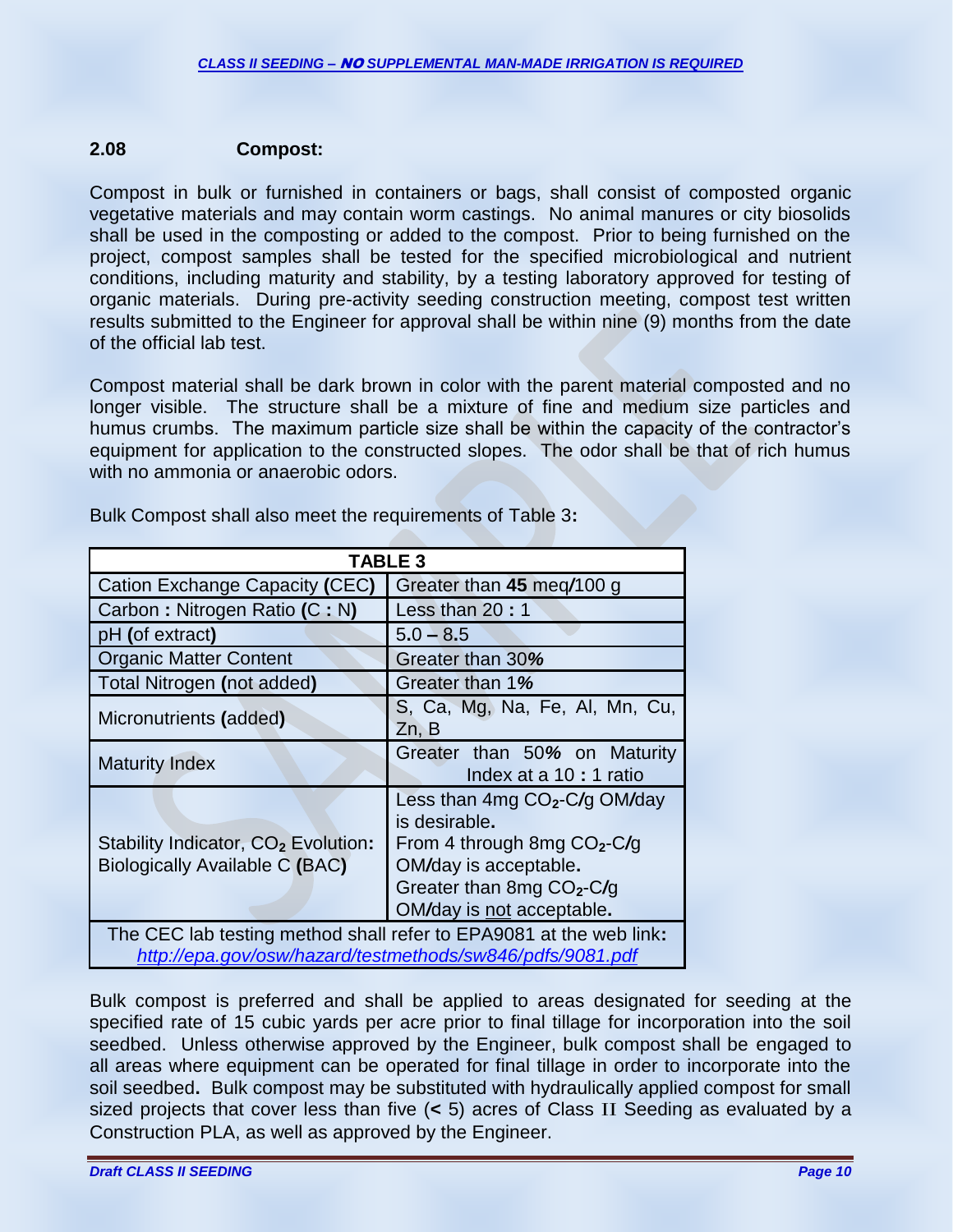The volume of bulk compost shall be measured and documented for a Construction PLA's verification and approval through the Engineer.

In areas where bulk compost cannot be applied by broadcast methods, compost shall be applied hydraulically as per the approval of the Engineer. Hydraulically applied compost shall be applied at the rate of 3**,**000 pounds per acre to mini-benched slopes or on other approved areas for incorporation into the soil seedbed. For seeding areas 3**:**1 and flatter where bulk compost cannot be employed, hydraulically applied compost shall be utilized at the rate of 3*,*000 pounds per acre as per the approval of the Engineer. Hydraulically applied compost may also be combined with soil amendments and fertilizer in the same slurry under the approval of the Engineer. Seed shall be employed separately after the implementation of hydraulically applied compost and prior to the final mulch cover.

The weight of hydraulically applied compost shall be measured and documented for a Construction PLA's verification and approval through the Engineer.

| TABLE 4                                                                                                                         |                                                                                                                                                                                |  |  |
|---------------------------------------------------------------------------------------------------------------------------------|--------------------------------------------------------------------------------------------------------------------------------------------------------------------------------|--|--|
| Cation Exchange Capacity (CEC)                                                                                                  | Greater than 55 meq/100 g *                                                                                                                                                    |  |  |
| Carbon: Nitrogen Ratio (C: N)                                                                                                   | Less than 20:1                                                                                                                                                                 |  |  |
| pH (of extract)                                                                                                                 | $5.0 - 8.5$                                                                                                                                                                    |  |  |
| <b>Organic Matter Content</b>                                                                                                   | Greater than 35%                                                                                                                                                               |  |  |
| Total Nitrogen (not added)                                                                                                      | Greater than 1%                                                                                                                                                                |  |  |
| Micronutrients (added)                                                                                                          | S, Ca, Mg, Na, Fe, Al, Mn, Cu,<br>Zn, B                                                                                                                                        |  |  |
| Stability Indicator, CO <sub>2</sub> Evolution:<br>Biologically Available C (BAC)                                               | Less than 4mg CO <sub>2</sub> -C/g OM/day<br>is desirable.<br>From 4 through 8mg $CO2-C/g$<br>OM/day is acceptable.<br>Greater than 8mg $CO2-C/g$<br>OM/day is not acceptable. |  |  |
| <b>Moisture Content by Weight</b>                                                                                               | From 15% through 25%                                                                                                                                                           |  |  |
| The CEC lab testing method shall refer to EPA9081 at the web link:<br>http://epa.gov/osw/hazard/testmethods/sw846/pdfs/9081.pdf |                                                                                                                                                                                |  |  |

Hydraulically applied compost shall meet the requirements of Table 4 below:

**\*** When CEC is from 50 meq*/*100 g through 55 meq*/*100 g, in order to be approved, the contractor may add 100 pounds additional Hydraulically Applied Compost per acre to compensate for the lower-than-standard CEC value.

Compost shall not be applied for the seeding area below the OHWM. The choice between bulk compost and hydraulically applied compost shall be evaluated, as well as coordinated by a Construction PLA according to specific project conditions with the approval of the Engineer.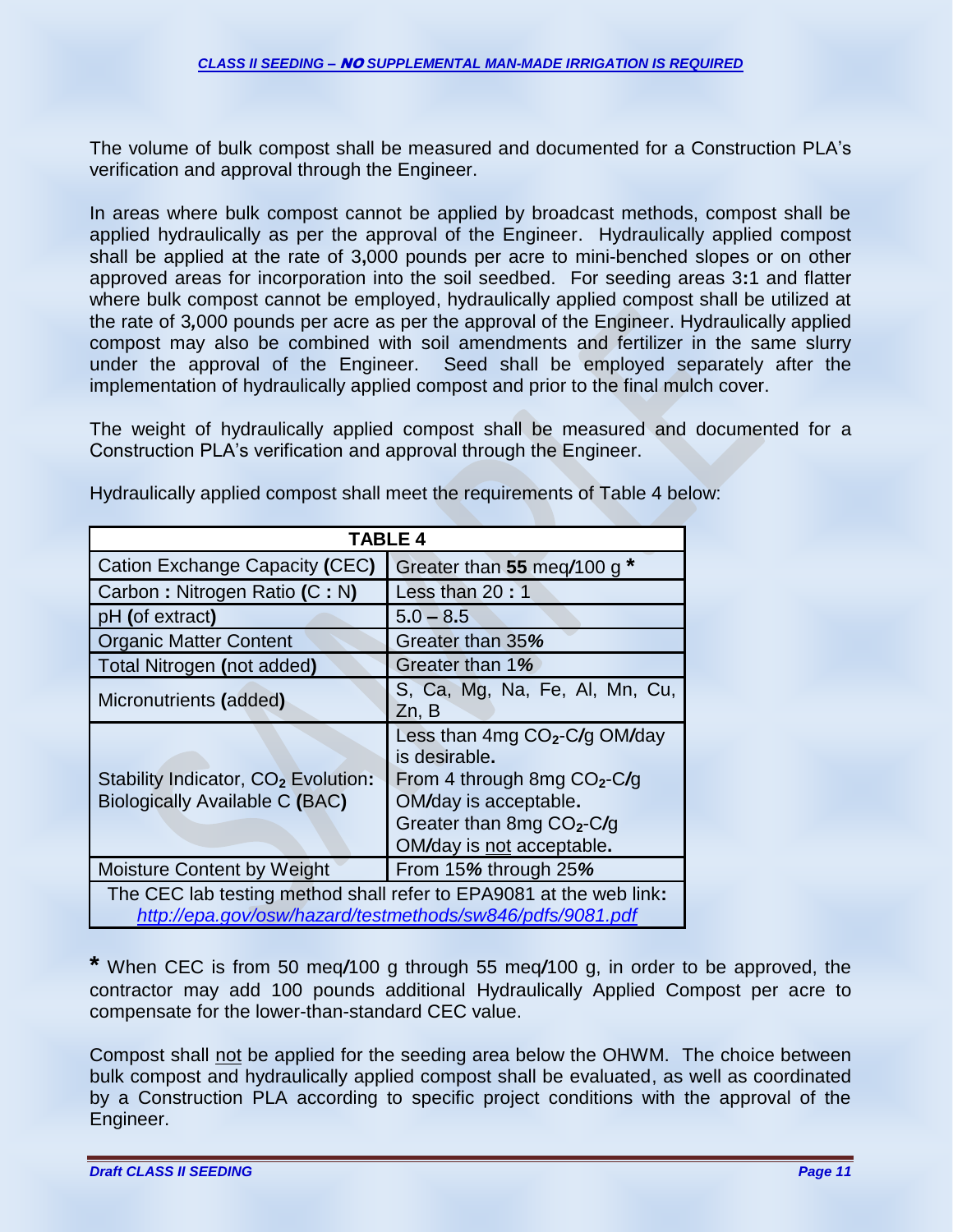# **2.09 Soil Conditioners:**

Soil conditioners, when required, will be as shown in the Special Provisions.

# **3.0 Construction Requirements:**

**3.01 General:**

### **Seeding Operations:**

At least two (2) weeks prior to beginning seeding, the contractor shall complete and submit a batch mix and seed application form to the Engineer for approval. The batch mix form will be supplied by the Engineer.

After acceptance of the form stated above, the Engineer and contractor in coordination with Construction PLA shall determine a half-acre (0**.**5 acre) sample demonstrative area to be seeded and mulched prior to applying seed to the remainder of the project. Both regular straw mulch and hydraulically applied straw mulch shall be applied to the sample demonstrative area, as determined during on-site pre-activity seeding construction meeting. Both straw mulches shall be representative of the materials proposed for use on the project. If the seeding and mulching procedures, as well as outcomes are acceptable by a Construction PLA, the contractor shall begin seeding operations as specified herein. Photographic Documentation of half-acre (0**.**5 acre) sample demonstrative seeded*/*mulched area shall be recorded and submitted to a Construction PLA, as comparative standard representation (mandatory visual reference) for Seeding Acceptance under Subsection 3**.**07 stated below.

The contractor shall notify the Engineer at least two (2) days prior to commencing any phase of seeding operations for the remainder of the project.

The equipment and methods used to distribute seeding materials shall provide an even and uniform application of seed, mulch, and other materials at the specified rates.

It is the contractor's responsibility to furnish all suitable equipment for soil tillage, seeding, and mulching at no additional cost to the Department.

Unless specified otherwise in the Special Provisions, seeding operations shall not be performed on undisturbed soil outside the clearing and grubbing limits of the project or on steep rock cuts.

The contractor shall coordinate the seeding operations with the grading operations to determine mobilization frequency as embankment and cut slopes are finished throughout the duration of the project. Seeding shall be done during suitable weather and soil conditions (soil–water and soil–temperature regimes) for tillage and placement of materials. Seeding operations shall not be performed when wind exceeds ten (10) miles per hour or, if in the opinion of the Engineer, conditions would prevent uniform application of materials or would carry seeding materials into areas not designated for seeding. If wind exceeds ten (10) miles per hour, the seeding operation shall be evaluated by a Construction PLA and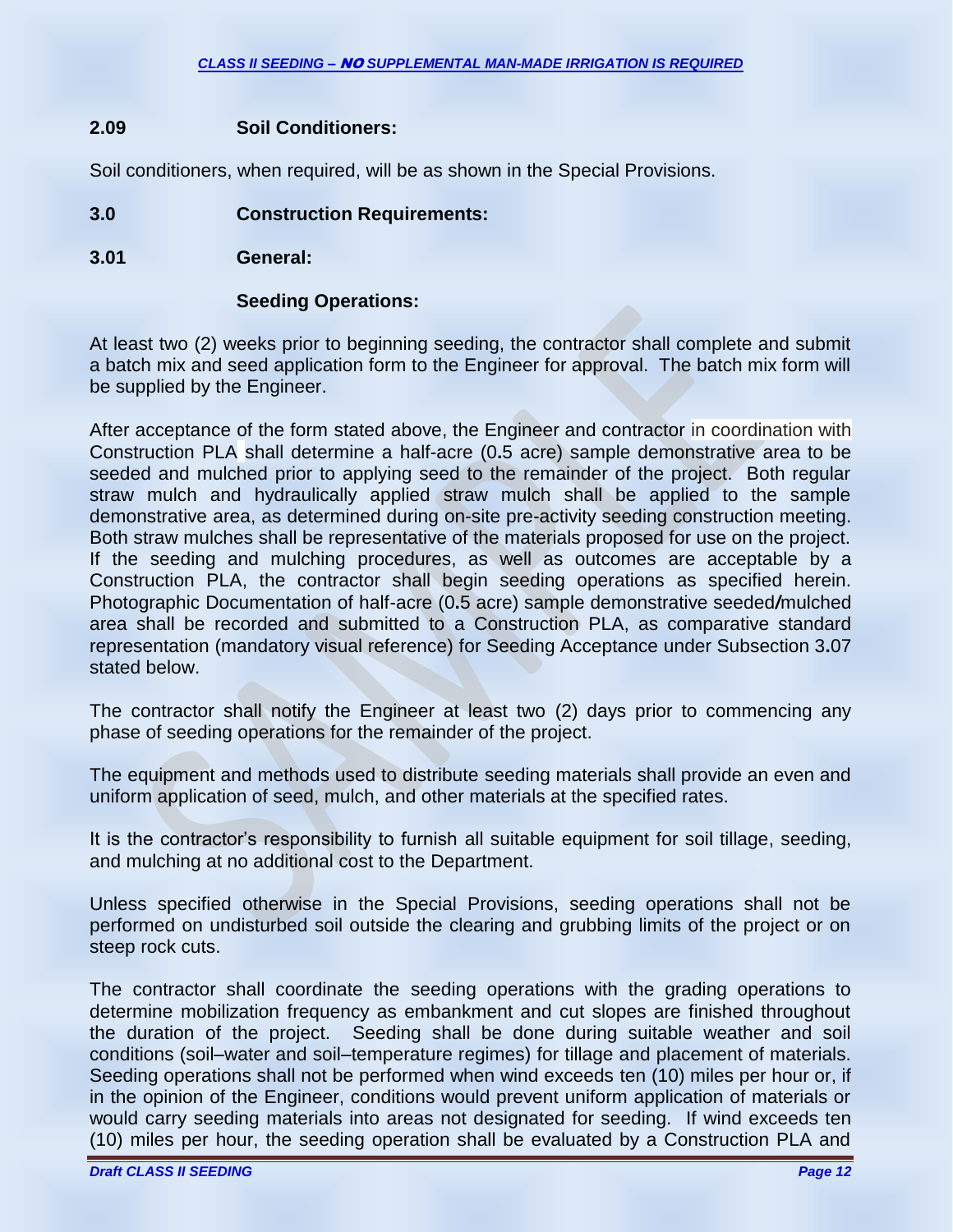approved by the Engineer. If approved, the contractor shall perform seeding operation close to the ground surface with a hydro**-**seeding hose and hand**-**held hose**-**end sprayer nozzle or other equivalently effective seeding methods to guarantee all seeding materials are applied on the target area without being blown away by wind. The contractor is responsible to protect ambient air and water quality during seeding operation.

The contractor shall not expose an area greater than 750,000 square feet **(**≤17**.**22 acre**)** at any one location within the project limits until the seeding proposed for that portion of the project has been installed and accepted by the Engineer. Seeding shall be accomplished within 14 days after slopes and disturbed areas have been completed. Seeding operations shall comply with Subsection 104**.**09 and the applicable portions of Section 203 of the specifications, and as directed by the Engineer.

Frequent mobilizations may be required to accomplish seeding as specified herein. The Department will consider the cost of such multiple mobilizations to be included in the price bid for the seeding. No adjustments will be made to the contract for the number of seeding mobilization activities. Should the contractor fail to provide seeding for a sub-area as specified herein, the Engineer will immediately notify the contractor of such non-compliance. Should the contractor fail to immediately remedy the unstabilized area, the Engineer may suspend work until such seeding stabilization has been completed, or proceed to provide the necessary seeding stabilization. The entire cost of such work will be deducted from the monies due or to become due to the contractor. In addition, no adjustment to the contract time will be made for suspensions resulting from the contractor's failure to provide seeding for a sub-area within the time periods specified herein.

# **3.02 Tillage:**

Where equipment can operate, the area to be seeded shall be prepared with a ripper bar, chisel plow, or with other devices to provide thorough soil cultivation to the depth specified below. It is the contractor's responsibility to furnish all suitable equipment for soil tillage at no additional cost to the Department.

Where equipment is not suitable for operation, hand tillage and*/*or other manual methods shall be utilized as approved by the Engineer. Tillage depth shall follow the requirements specified herein in accordance with assessment*/*measurement from a Construction PLA, as well as acceptance by the Engineer.

For areas too steep to be prepared for seeding after the slope has been completed, as determined by the Engineer, tillage shall be accomplished with appropriate equipment as the slope is being constructed. On slope areas, all tillage shall be horizontal and parallel to the contours of the areas involved in order to create a roughened surface condition to reduce stormwater runoff velocity and volume. All seeded areas suitable for tillage shall be pre-tilled to promote on-site stormwater infiltration and alleviate stormwater surface runoffs, as a part of stormwater peak flow and Volume Reduction Approaches (VRAs). All project areas eroded shall be restored to the specified condition, grade, and slope as directed prior to seeding.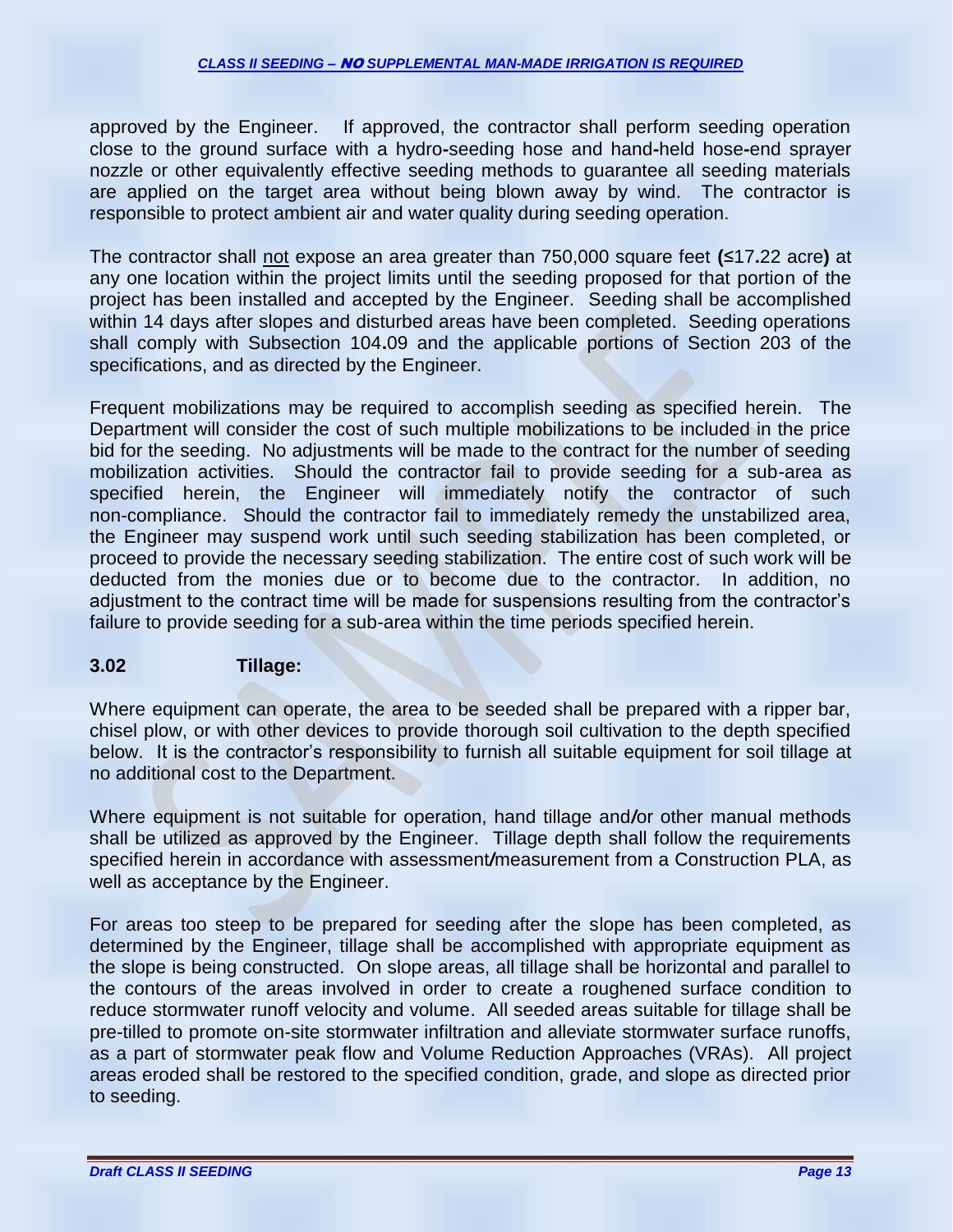Cut slopes shall be prepared with ridges and deep tillage, or shall be mini-benched so as to detain rainwater*/*moisture close to its source. On fill slopes, the operations shall be conducted in such a manner as to form minor ridges thereon to assist in retarding runoff associated erosion*/*pollution and favor germination of the seed through detaining rainwater*/*moisture close to its source.

Except as specified herein, slopes shall be constructed in accordance with Subsection 203-3**.**03(B) of the specifications. Cut slopes flatter than 3**:**1 (horizontal to vertical) shall be tilled a minimum of 12 inches in depth, and fill slopes flatter than 3**:**1 shall be tilled to a six-inch minimum depth. All slopes steeper than 3**:**1, and areas which could potentially be affected by underground utilities, shall be tilled to a minimum six (6) inches in depth, and left in a roughened surface condition as they are constructed.

Tillage shall be a minimum of two (2) inches in depth for the first ten (10) feet from the toe of AC wedge including shoulder build-up areas (edge of pavement build-up areas) or from the outside edge of curb and gutter.

Care shall be taken during the seeding operations to prevent damage to existing trees and shrubs in the seeding area in accordance with the requirements of Subsection 107**.**11 of the specifications.

Tillage may require passing the equipment over the area several times to provide thorough soil cultivation. Furrows from tillage shall be no more than 12 inches apart. No work shall be done when the moisture content of the soil is unfavorable to tillage.

All competitive vegetation shall be uprooted prior to seeding and the soil shall be left in a friable roughened surface condition free of clods or large stones over four (4) inches in any dimension, and other foreign material that would interfere with the seeding operation. Exposed stones larger than four (4) inches shall be removed and disposed of in an approved manner prior to grading and seeding. Invasive and non-native weed species shall be eradicated according to MISCELLANEOUS WORK **(**CONTROL OF NOXIOUS PLANTS**)** of these Special Provisions.

Regardless of the method of seeding application, all areas prepared with tilling shall have chemical fertilizer and soil amendments (sulfur and compost) uniformly applied and incorporated (disked) into the soil prior to final tillage and seeding.

Chemical fertilizer and sulfur shall be applied at the rate of 200 pounds each per acre. Bulk compost shall be applied at the rate of 15 cubic yards per acre.

Unless otherwise approved by the Engineer, bulk compost shall be applied using broadcast methods to all areas where equipment can be operated. For areas where bulk compost cannot be applied by broadcast methods, as evaluated by a Construction PLA and determined by the Engineer, compost shall be applied hydraulically at the rate specified in Section 2**.**08 above. Hydraulically applied compost shall not be combined with seed and*/*or final mulch cover in the same slurry. However, sulfur and fertilizer may be utilized together with hydraulically applied compost in the same slurry with the approval of the Engineer.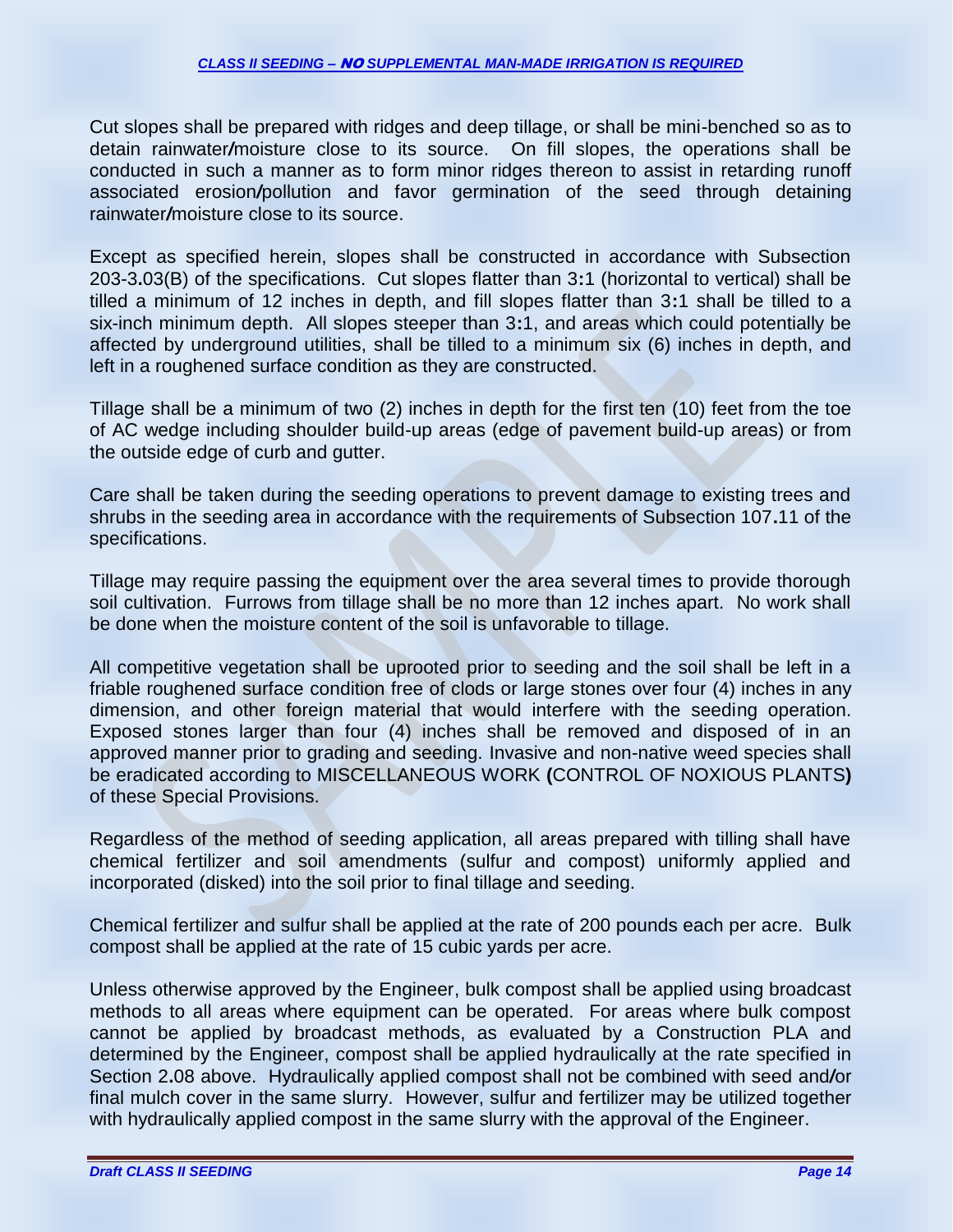Slopes 3**:**1 and flatter shall have fertilizer, sulfur, and compost tilled*/*disked into a minimum of the top four (4) inches of the surface. Slopes steeper than 3**:**1 shall have fertilizer, sulfur, and compost uniformly broadcast for incorporation into the soil as directed by the Engineer. Unless otherwise operated together with hydraulically applied compost for the approved locations, fertilizer and sulfur shall not be applied hydraulically to areas for seeding.

For mini-benched slopes, fertilizer, compost, and sulfur shall be applied at the specified rates with no tillage or incorporation.

Seeding shall not initiate until all tillage areas and*/*or mini-benched slopes are accomplished as approved by a Construction PLA through the Engineer.

# **3.03 Seeding:**

#### **(A) General:**

Drill seeding with straw mulch shall be considered as the preferred method of seed application when practicable. Unless otherwise approved by the Engineer, drill seeding shall be used for all areas with slopes of 3**:**1 or less.

Hydroseeding shall be the alternative method for seed distribution for slopes in excess of 3**:**1, and where drill seeding is not practicable or suitable for soil conditions and seed types, as determined by the Engineer.

Seeds not suitable for drill seeding and hydroseeding methods shall be broadcast manually. Areas to be seeded manually shall be completed after the final soil tillage and prior to any drill or hydroseeding.

Regardless of the seeding method(s), the contractor is responsible to guarantee intimate seed**-**soil contact. Seed application on top of straw mulch cover or hydraulically applied straw mulch cover shall be rejected.

Final straw mulch cover or hydraulically applied straw mulch cover shall be applied on all seeded areas, as specified in Sections 3**.**04 and*/*or 3**.**05, within 24 hours of seed application. Seeding application shall be accomplished prior to installation of straw mulch cover or hydraulically applied straw mulch cover. Combining the seed application process with the mulching process will not be acceptable. By implementing Low Impact Development **(**LID**)** source-control measure, the contractor shall install final straw mulch cover or hydraulically applied final straw mulch cover to minimize raindrop splash erosion and wind erosion*/*dust, as close as possible at the source of disturbance to protect all seeded areas. Thermally-refined wood fiber shall not be utilized solely as final mulch cover to protect all seeded areas. Seeds shall be neither exposed nor visible after the installation of straw mulch cover or hydraulically applied straw mulch cover.

Unless otherwise specified in the Special Provisions, Class II seeding areas shall not be watered after planting.

**(B) Drill Method:**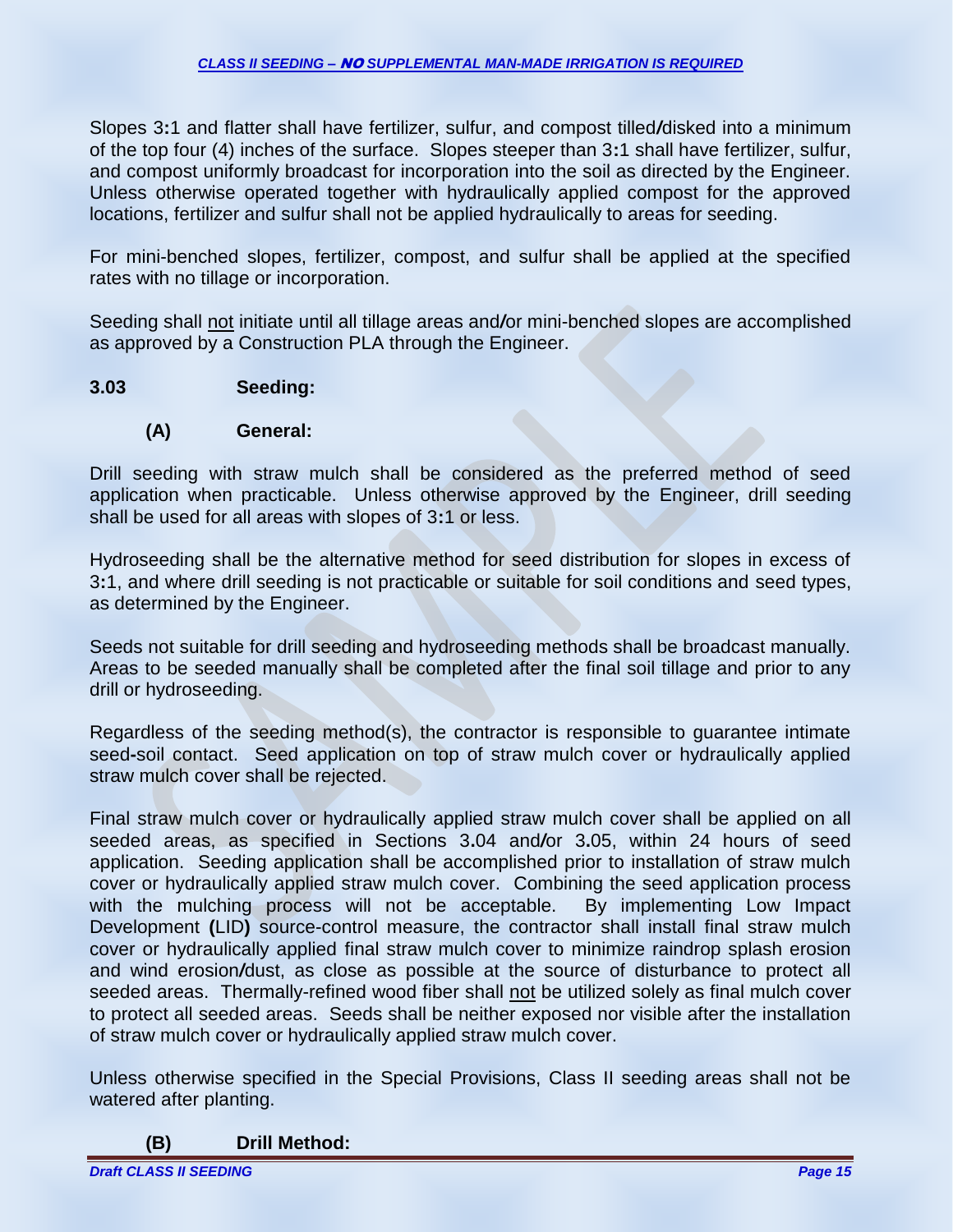After the tillage and incorporation of fertilizer, sulfur, and compost is completed and accepted by the Engineer, seed shall be planted with a drill seeder capable of accurately metering the specific seed mix. Use of a drill seeder shall not damage the prepared seedbed, and shall provide a soil cover over the planted seed.

Seed shall be planted approximately 1*/*4 inch deep, with a maximum depth of 1*/*2 inch. The distance between the furrows produced using the drill process shall not be more than eight (8) inches. If the furrow openers on the drill exceed eight (8) inches, the area shall be drilled twice. Seeding shall be done with grass seeding equipment with double disc openers, depth bands, packer wheels or drag chains, rate control attachments, seed boxes with agitators and separate boxes for small seed. Seed of different sizes shall be sowed from at least two (2) separate boxes adjusted or set to provide the planting rate as specified.

# **(C) Hydroseed Method:**

Areas and seed types not suitable for drill-seeding, as determined by the Engineer, shall be hydroseeded. The contract-specified seed shall be applied in a slurry containing 200 pounds of thermally-refined wood fiber and a minimum of 40 pounds tacking agent per acre. Seed shall not be in the slurry for more than 30 minutes. Hydroseeded areas shall have 100 percent (100*%*) coverage from all directions as evaluated by a Construction PLA, as well as approved by the Engineer. Hydroseeded areas shall also be mulched, as specified in Sections 3**.**04 or 3**.**05, within 24 hours of application of the seed.

# **(D) Manual Application:**

Manually applied seeds shall be broadcast evenly to produce uniform distribution over the seeded areas.

# **3.04 Applying Straw Mulch:**

# **(A) General:**

Within 24 hours after each area is planted, straw mulch shall be uniformly applied at the minimum rate of 2 1*/*2 tons per acre for areas to be crimped and tacked, and minimum two (2) tons per acre for tacked-only areas. Except for edge of pavement build-up areas, and unless otherwise specified by the Engineer, straw mulch shall be applied to all seeded areas. Areas to receive hydraulically applied straw mulch, if directed by the Engineer, shall be mulched in accordance with Section 3**.**05.

During seeding and mulching operations, care shall be exercised to prevent drift and displacement of materials. Mulch material which is placed upon trees and shrubs, roadways, structures, and upon any areas where mulching is not specified, or which is placed in excessive depths on mulching areas, shall be removed as directed. Mulch materials which are deposited in a matted condition shall be loosened and uniformly spread to the specified depth over the mulching areas. Any unevenness in materials shall be immediately corrected by the contractor. In addition, the contractor shall minimize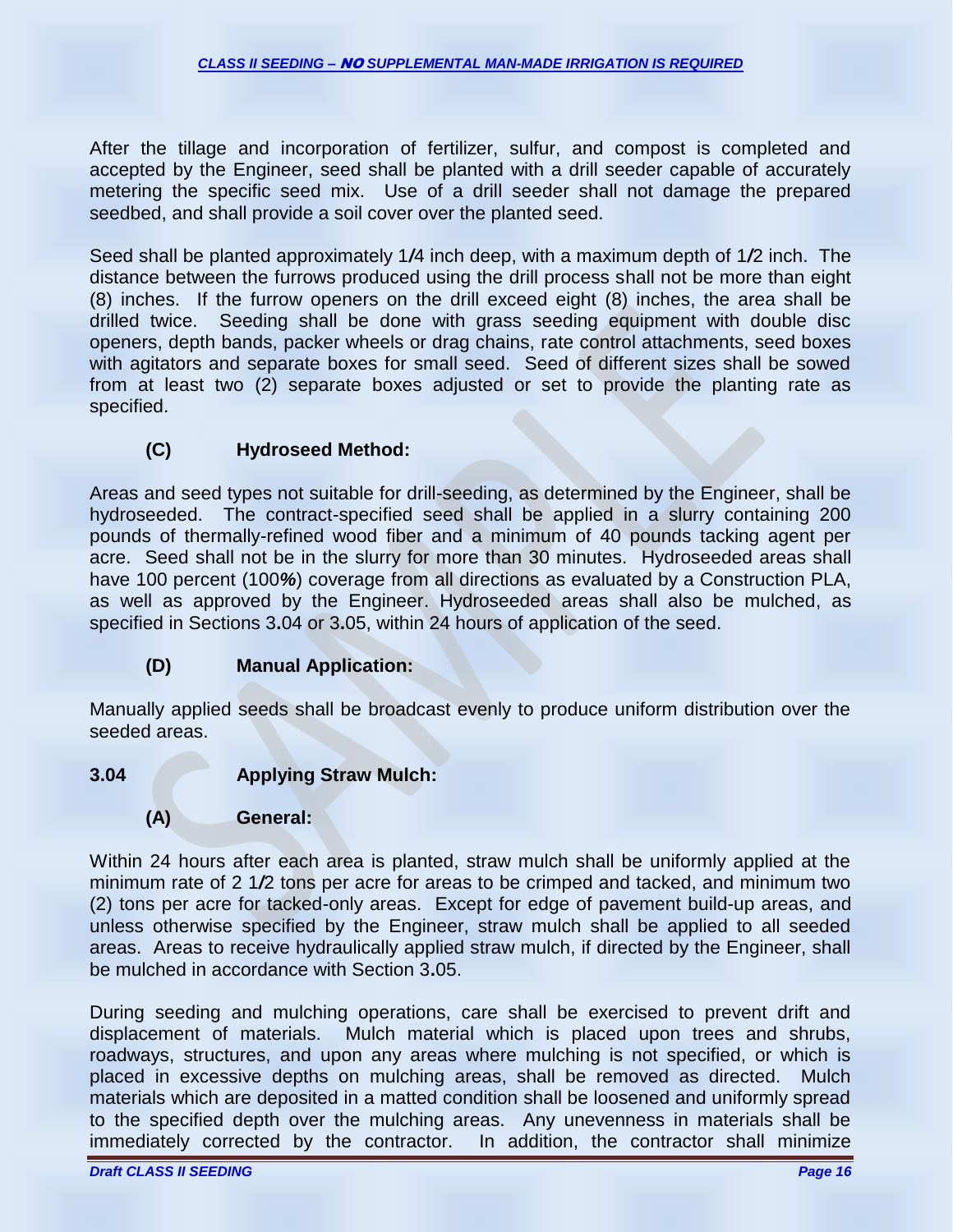production of dust or other airborne particulate matter during application of straw mulch, either by moistening the straw, modifying equipment with misters, or through other means approved by the Engineer.

Except as specified in the next paragraph, straw mulch applied to seeded areas shall be immediately affixed by crimping and tacking after application. No mulch shall be applied to seeding areas which cannot be crimped and*/*or tacked by the end of each day. Any drifting or displacement of mulch before crimping and*/*or tacking shall be corrected by the contractor at no additional cost to the Department.

Crimping shall not be required for areas that are steeper than 3**:**1. Crimping may also be waived, when specifically directed by the Engineer, for drill seeded or hydroseeded areas with rocky conditions or other areas deemed unsuitable by the Engineer for crimping. Straw mulch applied to such areas shall only be tacked, as specified in Subsection 3**.**04(C) below.

Prior to the application of a tacking agent, protective covering shall be placed on all structures and objects where stains would be objectionable. All necessary precautions shall be taken to protect the traveling public and vehicles from damage due to drifting spray.

# **(B) Anchorage by Crimping:**

Except as specified above in 3**.**04(A), crimping shall be required for all straw mulched areas. Straw mulch shall be anchored into the soil with a heavy disc. Discs shall be flat and serrated, with at least 1*/*4 inch thickness having dull edges, and spaced no more than nine (9) inches apart. Straw mulch shall be anchored to a depth of at least two (2) inches and shall not be covered with an excessive amount of soil. Anchoring operations shall be across the slopes where practical, with no more than two (2) passes of the anchoring equipment. Immediately following the crimping operation, the crimped area shall be tacked as specified in Subsection 3**.**04(C) below.

# **(C) Anchorage by Tacking:**

Straw mulch shall be anchored by tacking, using a slurry consisting of a minimum of 150 pounds of tacking agent, 500 pounds of thermally refined wood fiber mulch, and 300 gallons of water per acre. The contractor may increase the quantities of components to ensure the stability of the straw mulch to provide erosion control during the 45 calendar-day maintenance period at no additional cost to the Department.

# **3.05 Hydraulically Applied Straw Mulch with Tacking Agent:**

Areas seeded but not practical for straw mulch, as determined by the Engineer, shall have hydraulically applied straw mulch with tacking agent applied at the variable rates shown in the Table 5 below.

| <b>TABLE 5</b> |                              |                      |                          |
|----------------|------------------------------|----------------------|--------------------------|
| Slope (H:V)    | <b>Hydraulically Applied</b> | <b>Tacking Agent</b> | <b>Thermally-Refined</b> |
|                | <b>Straw Mulch</b>           | (pounds pure)        | <b>Wood Fiber</b>        |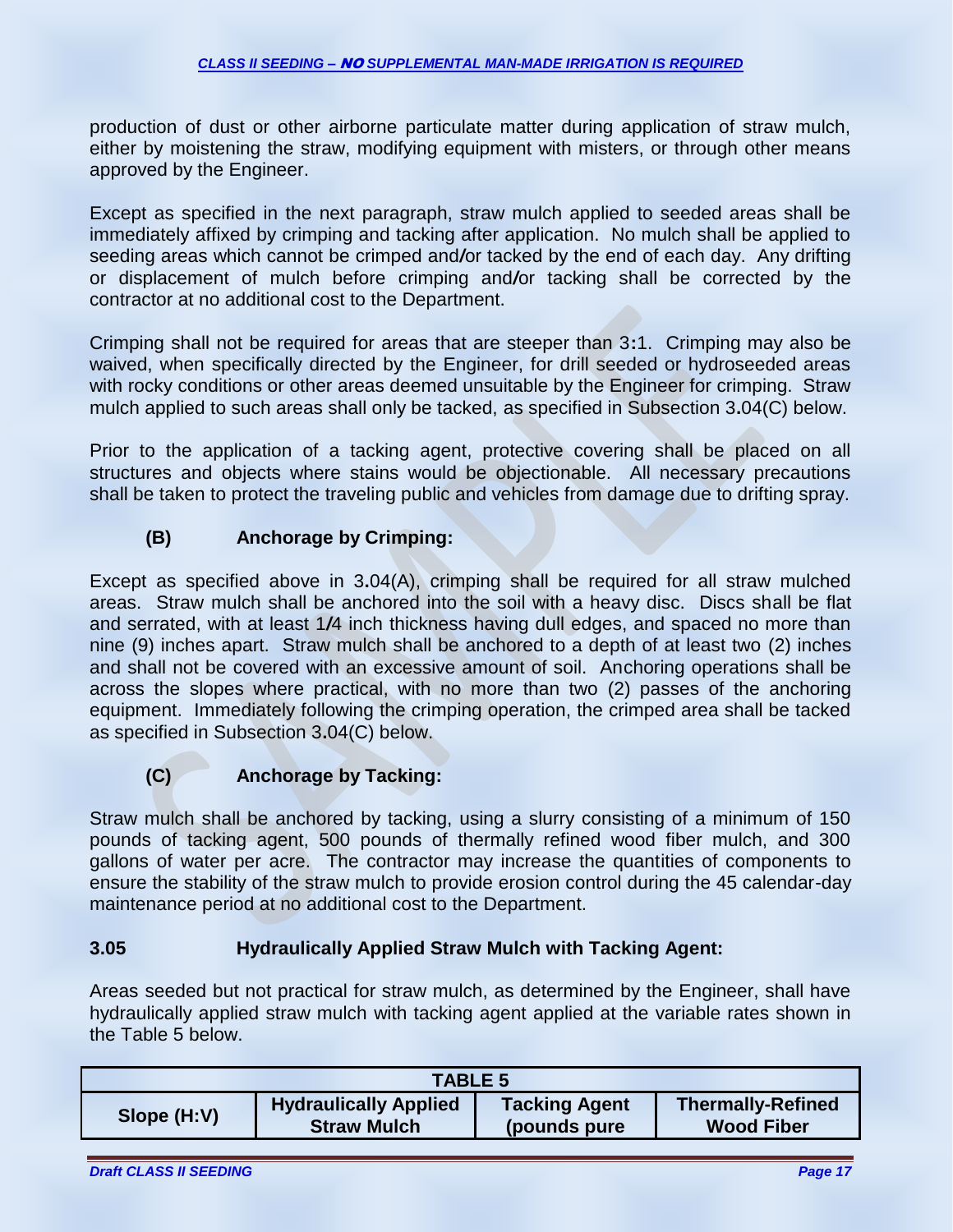#### *CLASS II SEEDING –* NO *SUPPLEMENTAL MAN-MADE IRRIGATION IS REQUIRED*

|                                                           | (pounds per acre – dry<br>weight) | mucilage per acre<br>- dry weight) | (pounds per acre -<br>dry weight) |
|-----------------------------------------------------------|-----------------------------------|------------------------------------|-----------------------------------|
| Flat to 6:1                                               | 2,000                             | 150                                | 400                               |
| From greater than<br>6:1 to 3:1                           | 2,500                             | 150                                | 500                               |
| Greater than 3:1                                          | 3,000                             | 200                                | 600                               |
| <b>Erosive Soil</b><br>Slopes or Highly<br>Erosive Areas* | 3,500                             | 250                                | 700                               |
| * As determined by Engineer                               |                                   |                                    |                                   |

The contractor shall submit a batch (tank) mix quantity schedule for mulch application to the Engineer for approval prior to mixing hydraulically applied straw mulch, thermally**-**refined wood fiber, and tacking agent in a slurry. Batch mixing and coverage will be monitored throughout the seeding operations. The contractor shall coordinate the mixing and application operations with the Engineer in advance of all mixing. Fertilizer or seed shall not be mixed into any slurry for temporary erosion control mulch application.

# **3.06 Shoulder Build-up Areas – Edge of Pavement Build-up Areas:**

Seeding shall be applied to all new earthen and milled asphaltic concrete edge of pavement build-up areas. Edge of pavement build-up areas shall be tilled two (2) inches deep from the toe of AC wedge to the toe of the edge of pavement build-up area prior to seeding.

After the two-inch tillage is complete, compost, fertilizer, seeding, and mulching shall be done in three (3) separate steps. For the first step, fertilizer and compost shall be broadcast evenly over both types of edge of pavement build-up areas. For the next step, seed shall be applied by hydroseeding for both types of areas. For the third step, seeded edge of pavement build-ups comprised of milled asphaltic concrete shall have hydraulically applied straw mulch and tacking agent applied, and earthen edge of pavement build-up areas shall have straw mulch or hydraulically applied straw mulch applied, with a tacking agent in either case. No crimping shall be required.

The application rate of hydraulically applied straw mulch and tacking agent shall be as specified in Table 5 above.

# **3.07 Seeding Acceptance:**

After application the Engineer will inspect seeded areas or sub-areas for conformance to the contract requirements. The contractor shall correct, to the satisfaction of the Engineer, any areas not conforming to the specifications. The 45**-**calendar**-**day seeding maintenance period will begin upon acceptance of the area by a Construction PLA through the Engineer.

The contractor shall maintain and stabilize each area or sub-area, including edge of pavement build-up areas, for a minimum period of 45 calendar days after application of the seeding and mulching materials as evaluated by a Construction PLA, as well as approved